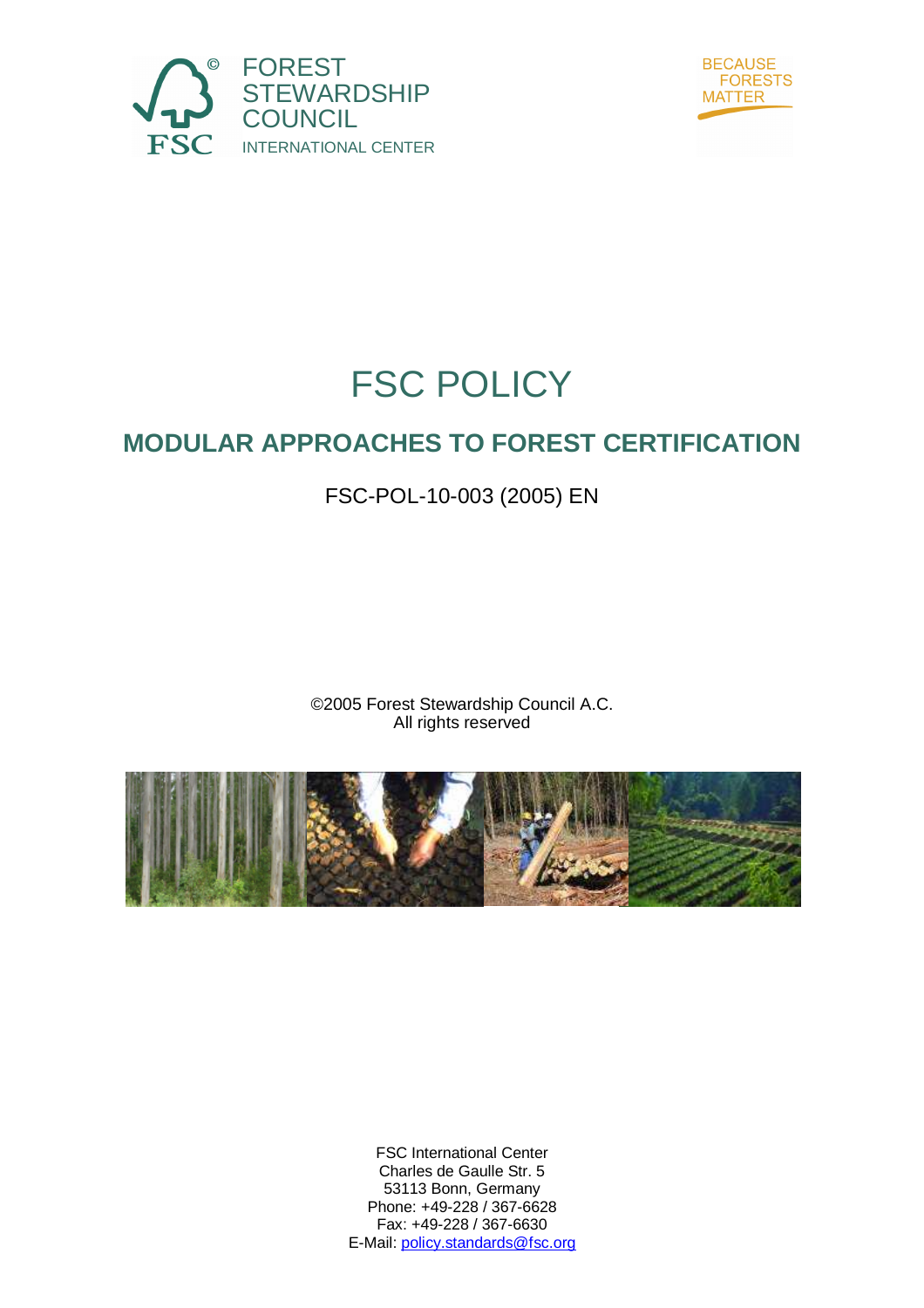#### MODULAR APPROACHES TO FOREST CERTIFICATION

### FSC-POL-10-003 (2005) EN

Approved June 2005

©2005 Forest Stewardship Council, A.C. All rights reserved. No part of this work covered by the publisher's copyright may be reproduced or copied in any form or by any means (graphic, electronic or mechanical, including photocopying, recording, recording taping, or information retrieval systems) without the written permission of the publisher.

The Forest Stewardship Council (FSC) is an independent, not for profit, non-government organisation based in Bonn, Germany.

The mission of the Forest Stewardship Council is to support environmentally appropriate, socially beneficial, and economically viable management of the world's forests.

FSC develops, supports and promotes international, national and regional standards in line with its mission; evaluates, accredits and monitors certification bodies which verify the use of FSC standards; provides training and information; and promotes the use of products that carry the FSC logo.